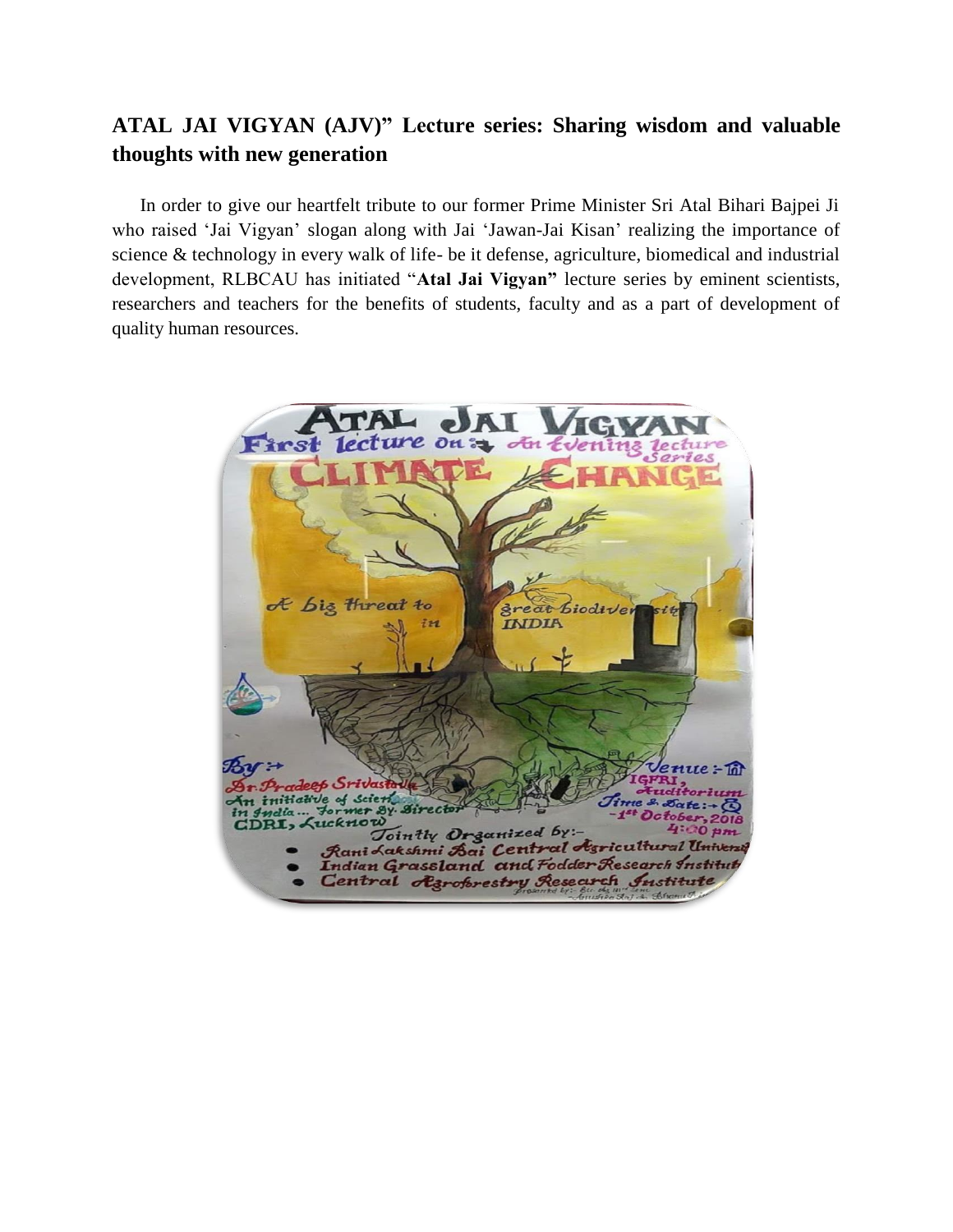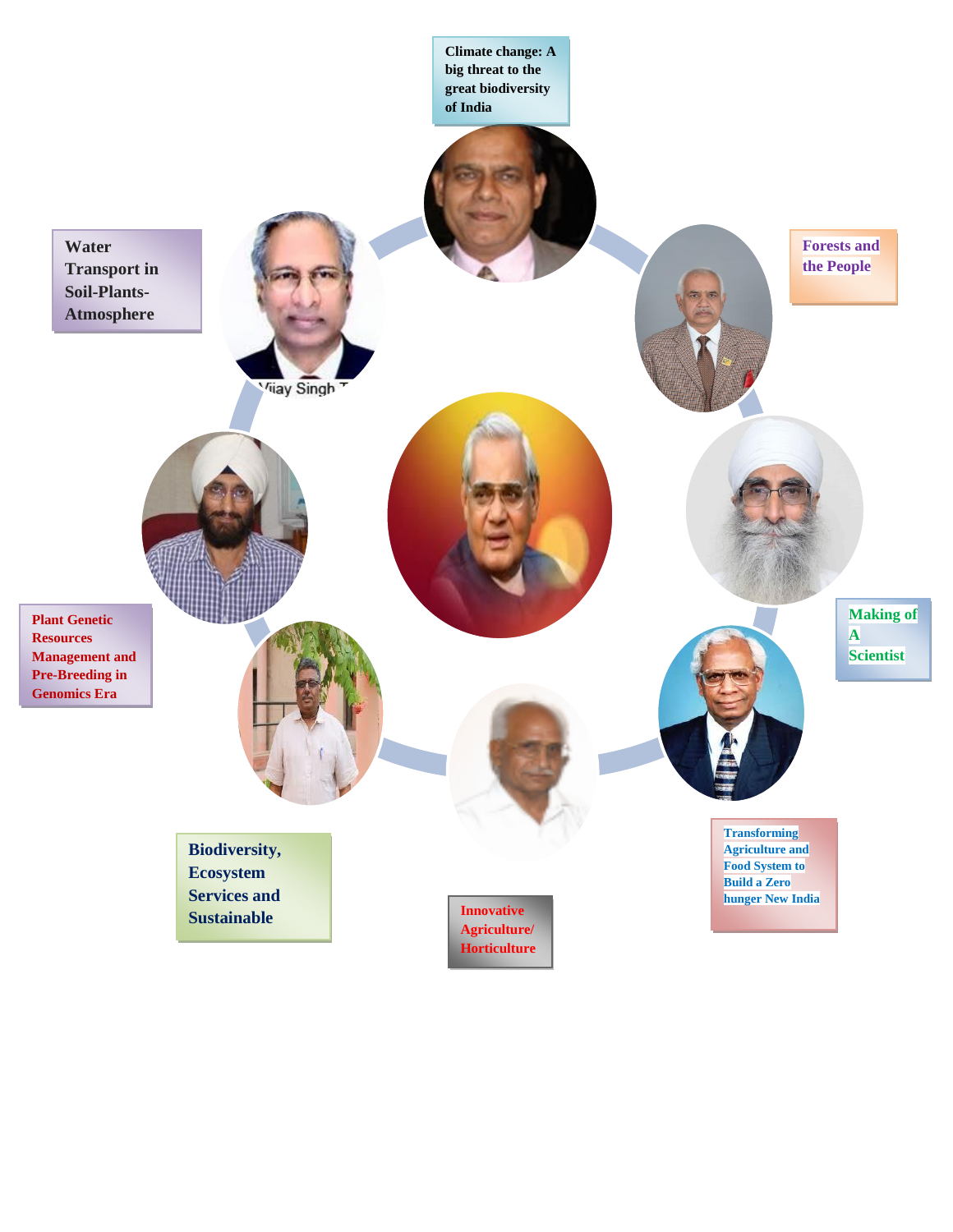## **AJVL1**

**Title & date:** "Climate change: A big threat to the great biodiversity of India" October 1, 2018

**Name of Speaker:** Dr. Pradeep Srivastava, Former Dy. Director, CSIR-Central Drug Research Institute, Lucknow, India, who is known for his tremendous contribution to popularise the science through "Scientoon"- a novel way to present science through cartoons and delivered > 1200 lectures in different parts of India and also in other countries.

**Summary of lecture:** Scientoons are the cartoons, based on science. They not only make you smile and laugh but also provide information about new researches, subjects, data & concepts in a simple, understandable and interesting thought provoking way. Scientoonics deals with effective science communication using science cartoons called scientoons. Scientoonics is a new branch of science that deals with effective science communication by using a novel class of science cartoons called scientoons. Dr. Pradeep Srivastava delivered a talk first by explaining very briefly about how I evolved a concept called scientoon and how it can be used for science communication. He spoke on from desert formation to deforestation to vehicular pollution in the cities and also focused on how encroachment is responsible for many environmental hazards including the accidents on the road. The main focus was that we can not stop new cars, motorcycles, scooters and other vehicles coming on the road which will contribute to global warming by causing vehicular pollution. So ultimately what best could be done. He suggested that the major work we need today is to plant trees as these are the best anti global warming machine produced by the nature. Trees like *Peepal* (maximum oxygen giving tree on the earth and one of the five trees planted in *Panchvati*, where Lord Ram, his brother Lakshman and Sita lived for 14 years) ). Air purifier *Neem, Pakar, Ashok, Bargad, Bel, Aonla* should be planted more in parks, colonies and public places. Through scientoons he also emphasized other small steps like sharing the cars, using mass transport; carefully using polythene can also make a change. He emphasized on persistent gender inequalities in nutrition that may dictate that male children are prioritized over female children in intra family care giving practices, food distribution and health care access and therefore have decreased risk of acute malnutrition. Thus, the females are also sufferers to cope up global warming.

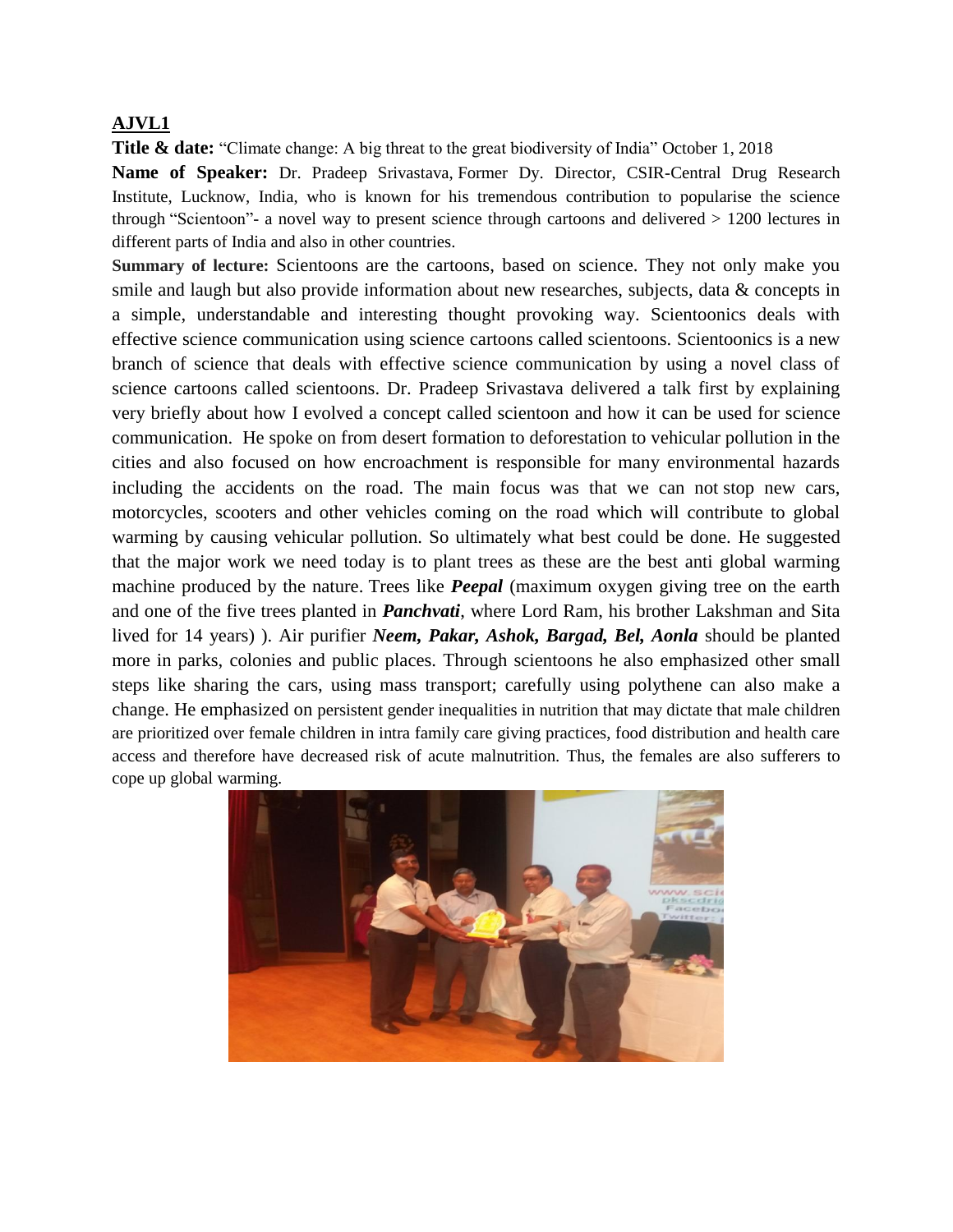## **AJVL2**

**Title & date:** "Forests and the People" December 8, 2018

**Name of Speaker:** Dr. S.P. Singh, Director, Amity School of Natural Resources and Sustainable Development and Amity Institute of Global Warming & Ecological Studies, Amity University Uttar Pradesh, Noida, UP, India. Dr Singh has expertise in the field of Biodiversity Conservation, Eco-development, and people participation in Natural Resources Management, GIS & Remote Sensing, and Climate Change & Carbon Assessment.

**Summary of lecture:** India is a densely populated country with high pressure on land and forest resources. The total geographical area of the country is 32, 87,240 km and it is the  $7<sup>th</sup>$  largest country comprising 2.4 per cent of the world's geographic area, and 1.8 per cent of its forests. Forests play a major role in supporting livelihood activities of the rural poor, contributing to the economy of India. Forests are also playing its role in mitigating the threat of Global warming besides conserving the fertile soil and vulnerable wildlife. Tradionally, timber has been the most important and valuable product of the forests. The other products called Minor Forest Produce (MFP) or Non Timber Forest Produce (NTFP) it includes bamboo, cane, fibre and flosses, leaves, oil seed resin, gum, essential oil, spices, honey, silk, lac etc. Tree grown outside forest in private lands, farm land and other non forest lands are contributing significantly to the total timber and fuel production. Dr. S. P. Singh while addressing the audience appraised about the production from such areas that has increased after the implementation of social forestry program in the country. The largest use of wood in India is in the form of firewood.

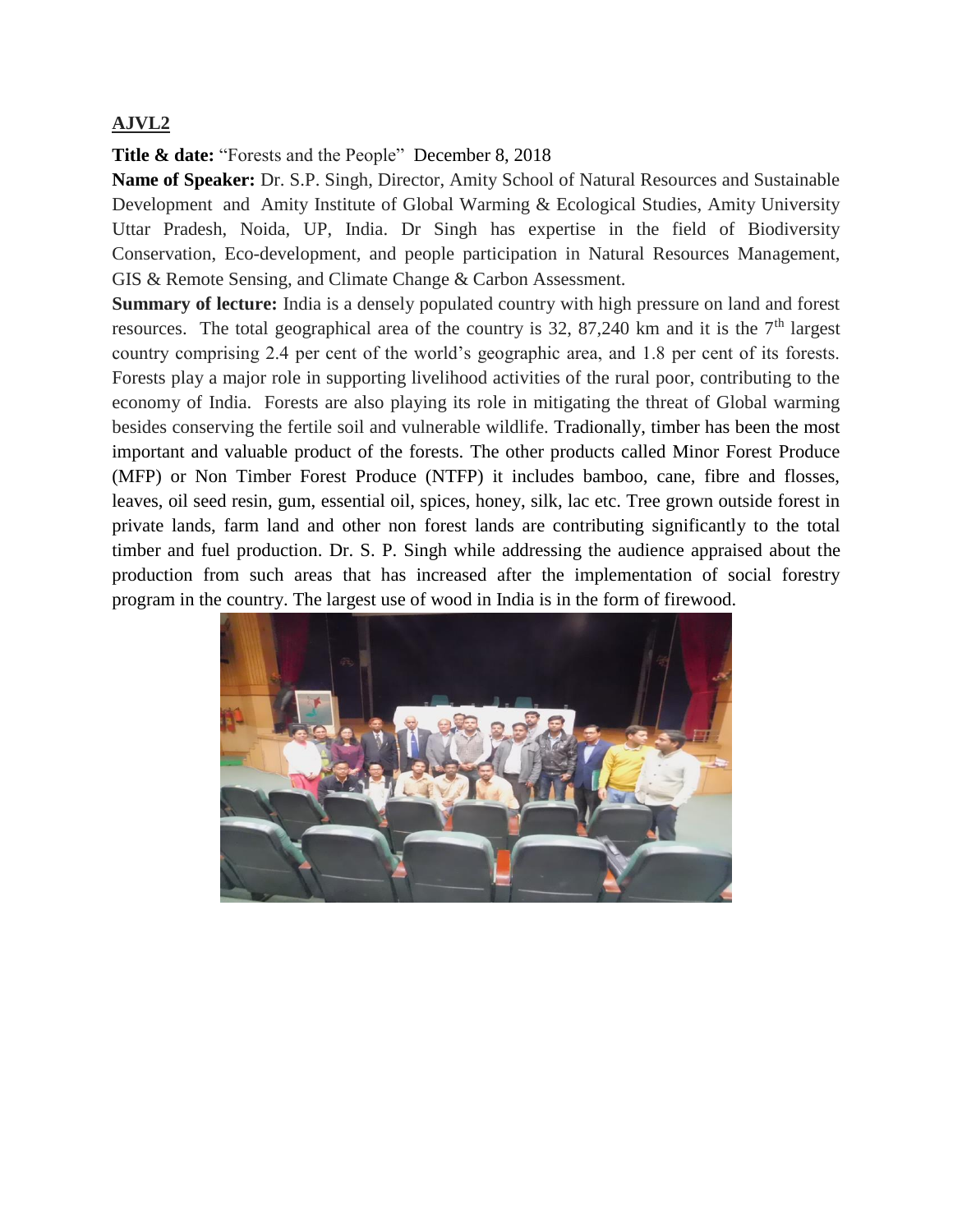#### **AJVL3:**

**Title & Date:** "Making of A Scientist" February 28, 2019

**Name of speaker:** Dr. Gursharn Randhawa, Former Professor & Head, Indian Institute of Technology, Roorkee .

## **Summary of lecture:**

At the outset, Dr. G. S. Randhawa emphasized that Doctorate programmes play a major role in the making of scientists. A Ph. D. degree-holder is expected to be capable of doing research independently. Unfortunately the grooming during most of the Ph. D. programmes is not ideal. Generally, during grooming of a Ph. D. student in science subjects the emphasis is laid on learning a set of techniques in the chosen specialized area and generation of a large volume of data using these techniques. Many important aspects of the training of a Ph. D. student are given least attention or totally ignored. As a result, despite getting a Ph. D. degree and publishing of some research papers, a half-baked scientist is produced which gets little or no success in the subsequent professional career. During the making of a scientist, proper attention should be paid to the following aspects: desire, goal setting, determination, curiosity, keen observation, discipline, mentorship, oral expression, writing ability, analytical ability, awareness of strengths and weaknesses, creativity, leadership quality, human resource, planning, attitude, etc. The role of all these aspects in making a scientist was highlighted by Dr Randhawa in the lecture.



## **AJVL4:**

**Title & date:** "Transforming Agriculture and Food System to Build a Zero hunger New India" March 5, 2019

**Name of Speaker:** Padma Bhushan Dr. R B. Singh, Former Chancellor, CAU, Imphal and Ex President NAAS, New Delhi.

**Summary of lecture:** Ending Malnutrition by 2030 – Foremost Priority of India because of India's position is second in number of undernourished people after China in the world as suggested by Prof R. B. Singh. India has prevalence of vitamin A deficiency mostly occurred in pre-school children and pregnant women. Prime minister of India took pledge on 15 August 2017 to make Kuposhan Mukt bharat which will be free from malnutrion up to 2030. Besides of this world Global Zero Hunger Challenge Programme is also helpful in self sufficiency in food production by diversified farming in all parts of world where all essential food supplements can be provided to human beings from fruits, vegetables,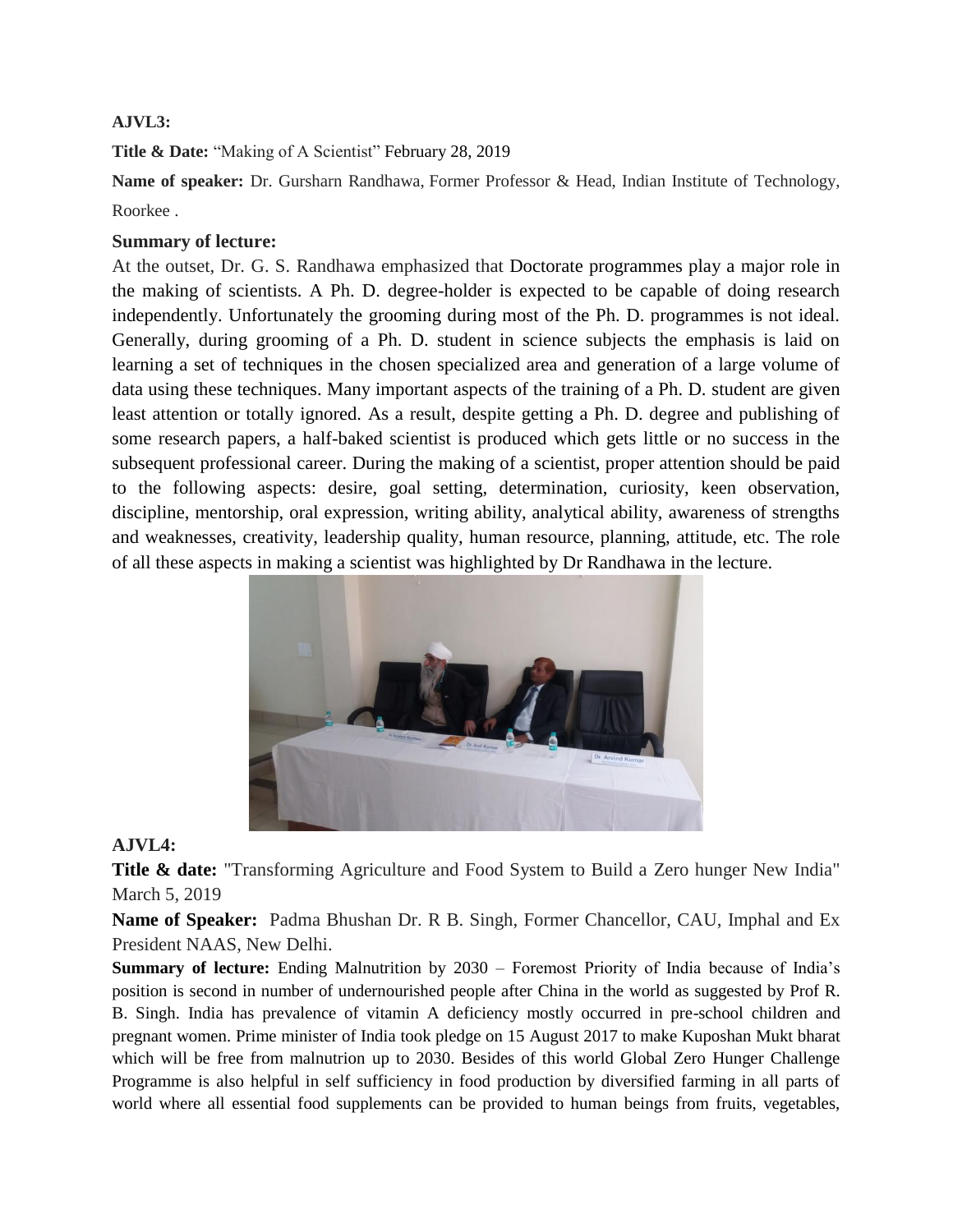milk, fish, eggs, grains and others. Climate Smart Agriculture for Sustainable Nutrition Security and Science, Technology and Innovations for Nutritional Development also play an important role in food quality improvement and income generation by accepting various challenges of farmer's in India. India should have a vision of increasing productivity of 70%, reducing rural poverty as well as hunger up to 100% and also emissions up to 35%. Employing more than 50% of the people (nearly 700 m), accounting for 14% of GDP, and being almost three times more effective in alleviating hunger, poverty, and undernutrition, Agriculture matters the most in India. Thus, besides enhanced production, AFS should emphasize ecological efficiency, MLM, Save and Grow, environmental health, nutritional adequacy, inclusiveness, sustainability, and remunerative income (Doubling farmers income by 2022), Share  $\&$ Grow are the highlights of Prof. R. B. Singh lecture delivered by him.



#### **AJVL5:**

Title & date: "Innovative Agriculture/Horticulture" March 18, 2019

**Name of Speaker:** Padma Shri Dr. Brahma Singh, Former Director, Life Sciences, DRDO HQ, New Delhi

**Summary of lecture:** Presently Indian horticulture production has historically increased partly due to adoption and development of several innovations namely - new crop varieties and hybrids, microirrigation, off season cultivation and innovative methods of production. Horticulture is emerging as breeding ground for innovations (a new idea, method, or device). While addressing the gathering, Dr Brahma Singh has remarked that horticulture being a vast subject is known to have continuous several innovations pertaining to seed/seedling/grafts/and other propagation material and methods improvement, their scientific multiplication, planting, crop production systems including minimization of water, fertilizer and other inputs, combating stress (bio and abiotic), harvesting techniques/tools and postharvesting operations such as packaging, transport, shelf life extension, storage, cold chain, value addition and marketing. Dr Singh referred in general, top five innovations in horticulture globally are 1. Urban Agriculture, Smart Design, and Vertical Farms 2. The Drones and the Robot Bees-Pollinator 3. Artificial Intelligence, Internet of Things (IoT), and Automation- Driverless Tractor 4. Block Chain Technology and 5. CRISPR and Genetic Editing. Other innovations among fruit crops production such as high-density orchards, canopy management, innovative dwarfism, trellis training of fruit crops, biodegradable fruit covers in crops. Soilless cultivation of horticultural crops is another very important innovation, with a hope of potential future farming of horticulture especially urban horticulture. This innovation covers vertical beds/farming, aeroponic, aquaponics (fish and horticulture crops with same nutrients and water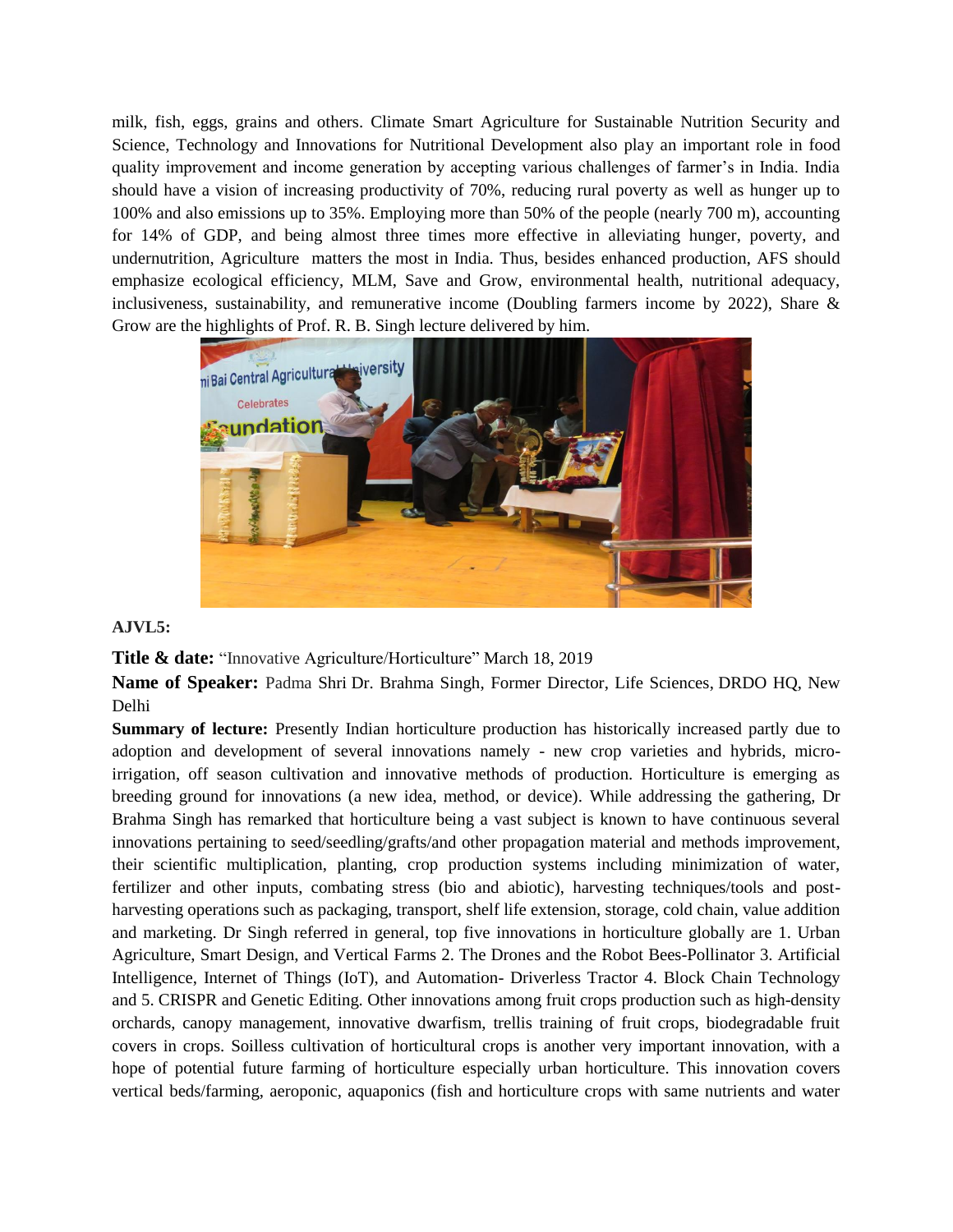inputs) and others which are gradually picking up in Indian horticulture also, already popular abroad. Besides sprouts, salads are now dominated by micro greens which have better nutritive and medicinal value, flavour and can be grown in every house round the year- an innovation. Agrivoltaic (production of solar photovoltaic power as well as crops on same piece of land) and perishable produce shelf-life extension, use of ICT in horticulture, e-garden, micro-gravity garden and blue chrysanthemum, innovative value addition in horticultural produces are some of the several innovations in horticulture. In nutshell, he has highlighted that innovative horticulture as future horticulture in India and abroad.



#### **AJVL6:**

**Title & date:** "Biodiversity, Ecosystem Services and Sustainable Agriculture" April 27, 2019 **Name of Speaker:** Dr N. K. Krishna Kumar, Former Deputy Director General (Horticulture) and Representative Asia, Biovarsity International, New Delhi

**Summary of lecture:** Biodiversity refers to the variety and variability of life on Earth. Biodiversity is typically a measure of variation at the genetic, species, and ecosystem level. Terrestrial biodiversity is usually greater near the equator, which is the result of the warm climate and high primary productivity while biovarsity refers to vvariability among living organisms. It includes diversity within and among species, Diversity within and among ecosystems. Biodiversity is the source of many ecosystem goods-Food, PGR, Changes in biodiversity can affect supply of ecosystem services. Biodiversity is foundation of diversity and food security. Considering the role of biodiversity in ssustainable agriculture, Dr N. K. Krishna Kumar suggested that "an integrated system of plant and animal production practices" that will over the long run enhance environmental quality and natural resource base (PGR) upon which the agricultural economy depends and it satisfies following four essential goals.

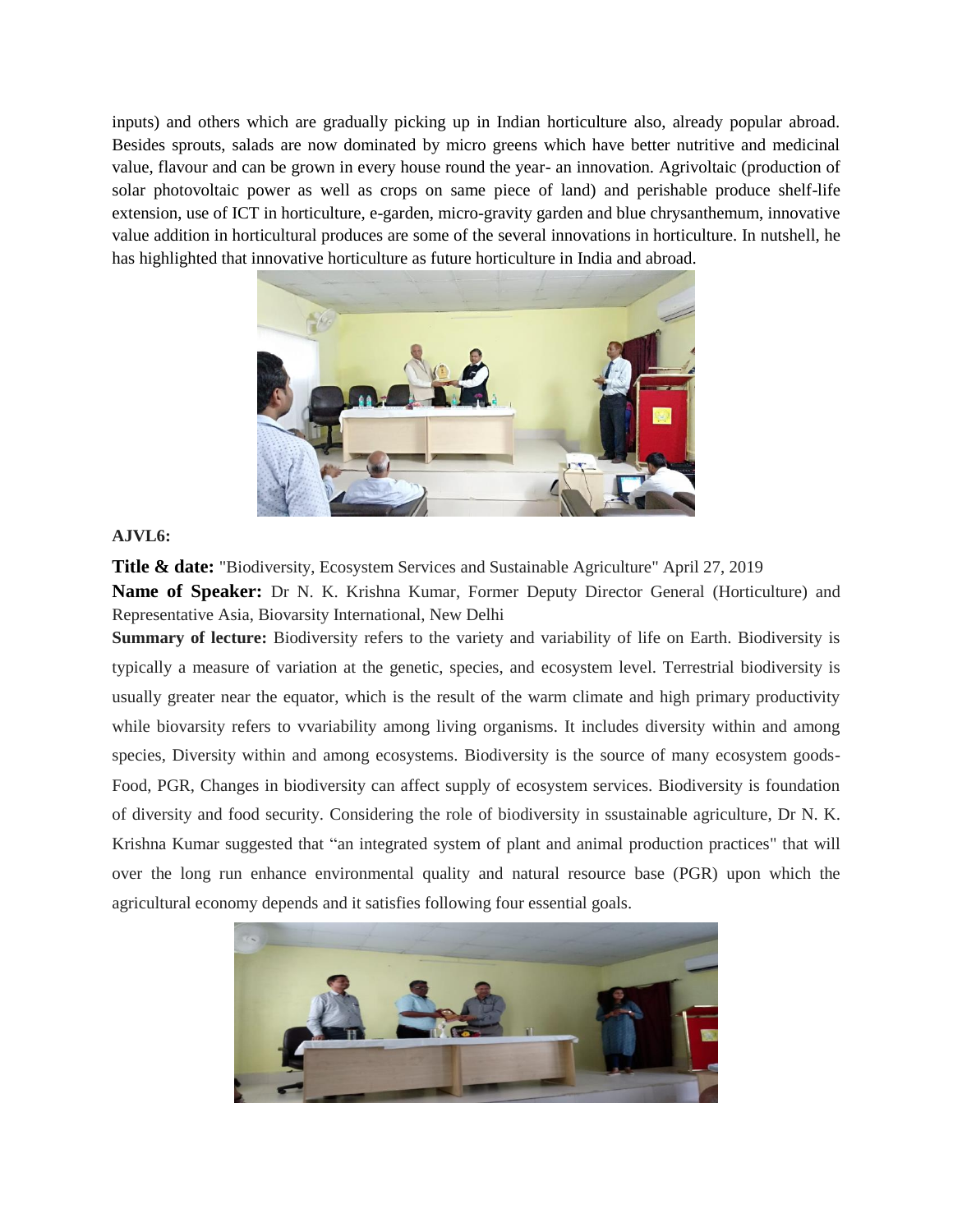#### **AJVL7:**

**Title & date:** "Plant Genetic Resources Management and Pre-Breeding in Genomics Era" May 3, 2019 **Name of Speaker:** Dr. Kuldeep Singh, Director, NBPGR, New Delhi **Summary of lecture:**

India is home of several agricultural crops including horticulture crops. Genetic resources are the basic raw material in its crop improvement programme. Their importance in improving agricultural productivity, improving the farmer's economic conditions and especially nutritional security is well recognized. They are valuable sources of important genetic traits needed for developing resilient and climate smart crop varieties and therefore, important for food security. Genetic resources include the traditional varieties, modern cultivars and crop wild relatives. Their use in gene introgression conferring biotic and abiotic resistance in crops can be dated back to  $> 60$  years. In relation to major global challenges to food security like water and cultivable land, soil degradation, the situation demands attention to increase the productivity and resilience of current agricultural systems. Dr Kuldeep Singh highlighted that most of the crop wild relatives of cultivated crops across the world are not receiving adequate attention for their effective utilization in breeding programs. It is therefore, of utmost priority to protect them in the wild, through *in-situ* conservation, where they can continue to evolve and develop these useful adaptations. The germplasm is being conserved both under *in-situ* and *ex-situ* genebanks. The genetic material of plant origin of actual or potential value in the form of seed, vegetative propagule, tissue, cell, pollen, DNA molecule, etc. containing the functional unit of heredity that can be utilized in crop improvement by analysis of existing collections in genebanks and planned utilization, *In situ* conservation of native agro-ecosystems, wild crop relative habitats and Garden plots/ gene parks and experimental introductions as incubators of future biodiversity moulded by changing climate. Collectively it is need to unlock the GeneBanks to ensure food and nutrient security and environmental stability. In this lecture Dr Singh highlighed the significance of management and utilization of genetis resources in post genomic era for the development of new ideotypes possessing genes for better adaptation and higher nutritional value.